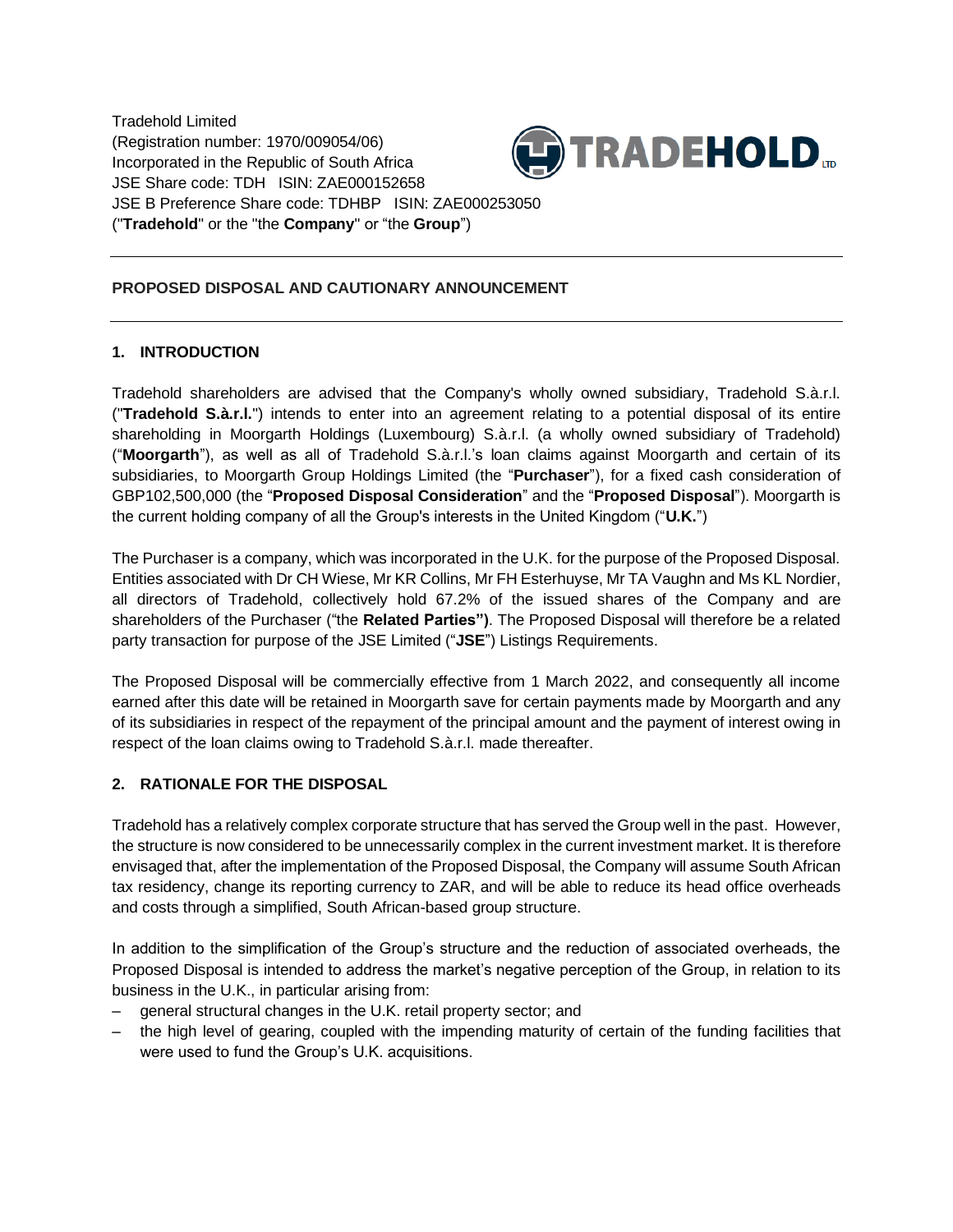It is envisaged that on implementation of the Proposed Disposal, Tradehold's primary investment focus will be its portfolio of industrial and logistics properties held through its 74.3% investment in Collins Property Projects Proprietary Limited and that it will make application to the JSE for classification as a Real Estate Investment Trust, as defined in the JSE Listings Requirements .

The directors of Tradehold who are independent of the Purchaser are of the view that all of the aforementioned factors will contribute to providing a basis for a potential rerating of Tradehold shares and a reduction of the discount to the net asset value per share at which the shares currently trade.

## **3. USE OF PROCEEDS**

It is the Company's intention that the Proposed Disposal Consideration (net of taxes and transaction costs) be used to redeem the Company's preference shares ("**Preference Shares**") held by Rand Merchant Bank, a division of First Rand Bank Limited ("**RMB**"), and that the balance of the Proposed Disposal Consideration be used to fund the payment of a special dividend to Tradehold shareholders in an amount of approximately ZAR 4.00 per share (exchange rate dependant), the declaration and payment of which would be conditional upon the implementation of the Proposed Disposal.

# **4. CONDITIONS PRECEDENT**

The implementation of the Proposed Disposal will be subject to the fulfilment and / or waiver of, *inter alia*, the following conditions precedent:

- disinterested Shareholders approving the Proposed Disposal by way of an ordinary resolution, as required in terms of Section 9 and Section 10 of the JSE Listings Requirements;
- RMB, as agent for the holders of the Preference Shares has, to the extent required, provided such consents or approvals, in writing, as may be required under the documentation pertaining to the Preference Shares for a prior capitalisation of certain loan claims owing by members of the Group to Tradegro S.à r.l;
- the Purchaser securing the requisite financing to pay the Proposed Disposal Consideration; and
- the exchange control authorities of the South African Reserve Bank having granted any approvals that may be required in connection with the Proposed Disposal or the financing thereof.

## **5. TIMING AND CAUTIONARY ANNOUNCEMENT**

Shareholders are advised that the proposed agreements pertaining the Proposed Disposal are expected to be signed by close of business on Friday, 27 May 2022. The Company will then issue a circular to shareholders containing the terms and details of the Proposed Disposal during July and the Proposed Disposal will be voted on by disinterested shareholders only, at a general meeting to be held during August 2022. The Related Parties will not participate in the aforesaid vote at the general meeting. A number of major Disinterested shareholders who have been engaged to date have indicated their support for the Proposed Disposal. If successfully concluded, the Proposed Disposal may have a material effect on the price at which Tradehold shares trade and shareholders are therefore advised to exercise caution when dealing in their Tradehold shares until a further announcement, containing the full terms of the Proposed Disposal, is made.

Cape Town 23 May 2022